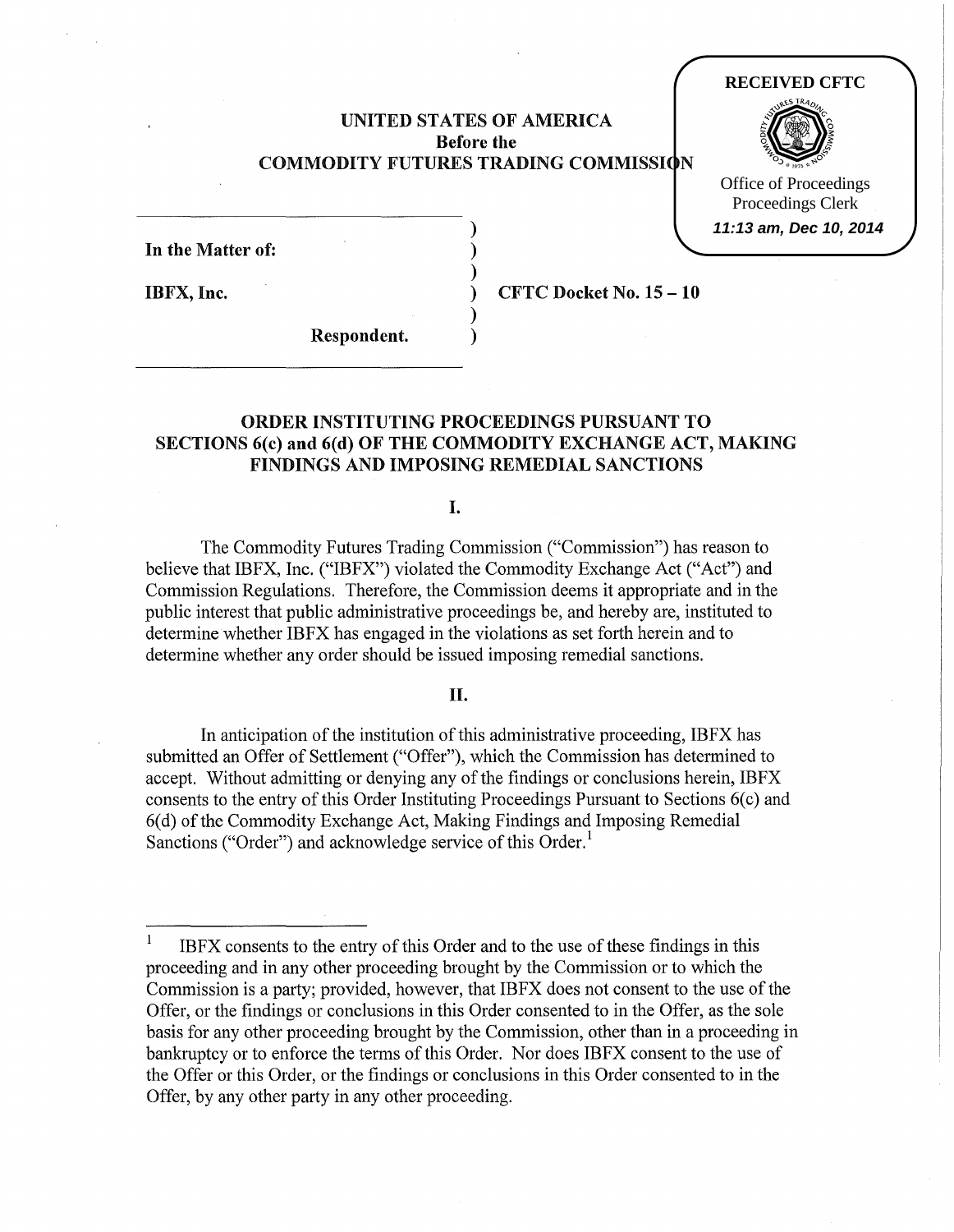The Commission finds the following:

#### **A. Summary.**

IBFX is registered with the Commission as a retail foreign exchange dealer ("RFED"). From December 2011 through June 9, 2014 (the "Relevant Period"), IBFX failed to meet the minimum net capital requirements on three separate occasions in violation of Commission Regulation 5.7(a)(1)(i) and (3), 17 C.F.R. § 5.7(a)(1)(i) and (3) (2014). First, during the period December 2011 to June 2012, IBFX had uncovered foreign currency positions. Based on the corrected charges to capital for these uncovered positions, as calculated on a month-end basis, IBFX failed to meet the minimum net capital requirements for January 31, 2012. Second, IBFX failed to meet the minimum net capital requirements for a brief period of time on January 9, 2013, due to a typographical error. IBFX immediately discovered this failure, but failed to report the failure to meet minimum net capital to the Commission until January 11, 2013, in violation of Commission Regulation 5.6(a)(1), 17 C.F.R. § 5.6(a)(1) (2014). Finally, IBFX failed to meet the minimum net capital requirements on June 9, 2014, when software that IBFX installed, but did not fully test prior to installation, resulted in uncovered positions requiring charges to capital. This series of events and the circumstances giving rise to and that occurred after the June 9, 2014 event, evidence IBFX's lack of diligent supervision in violation of Commission Regulation 5.21, 17 C.F.R. § 5.21 (2014).

IBFX has cooperated fully with Division of Enforcement ("Division") and Division of Swap Dealer and Intermediary Oversight staff.

#### **B. Respondent**

IBFX is a wholly owned subsidiary of TradeStation Group, Inc. ("TradeStation Group"), which is a wholly owned subsidiary of a Japanese corporation ("Japanese Parent"). IBFX's headquarters are in Plantation, Florida and it is a provider of retail offexchange foreign currency ("forex") trading services, offering individual traders, fund managers and institutional customers the ability to self-direct forex trades online. IBFX has been registered with the Commission as an RFED since January 25, 2011.

### **C. Facts**

As an RFED offering or engaging in retail forex transactions, IBFX is subject to the minimum capital requirements as set forth in Part 5 of the Commission's Regulations, 17 C.P.R. pt. 5 (2014).

## 1. **January 31, 2012 Failure to Meet Minimum Net Capital**

In November 2011, Interbank FX, LLC ("Interbank FX") was acquired by TradeStation Group. Thereafter, the retail forex business formerly operated by Interbank FX was merged into the existing retail forex business that was operated by another TradeStation Group subsidiary, TradeStation Forex, Inc. After consolidation, the retail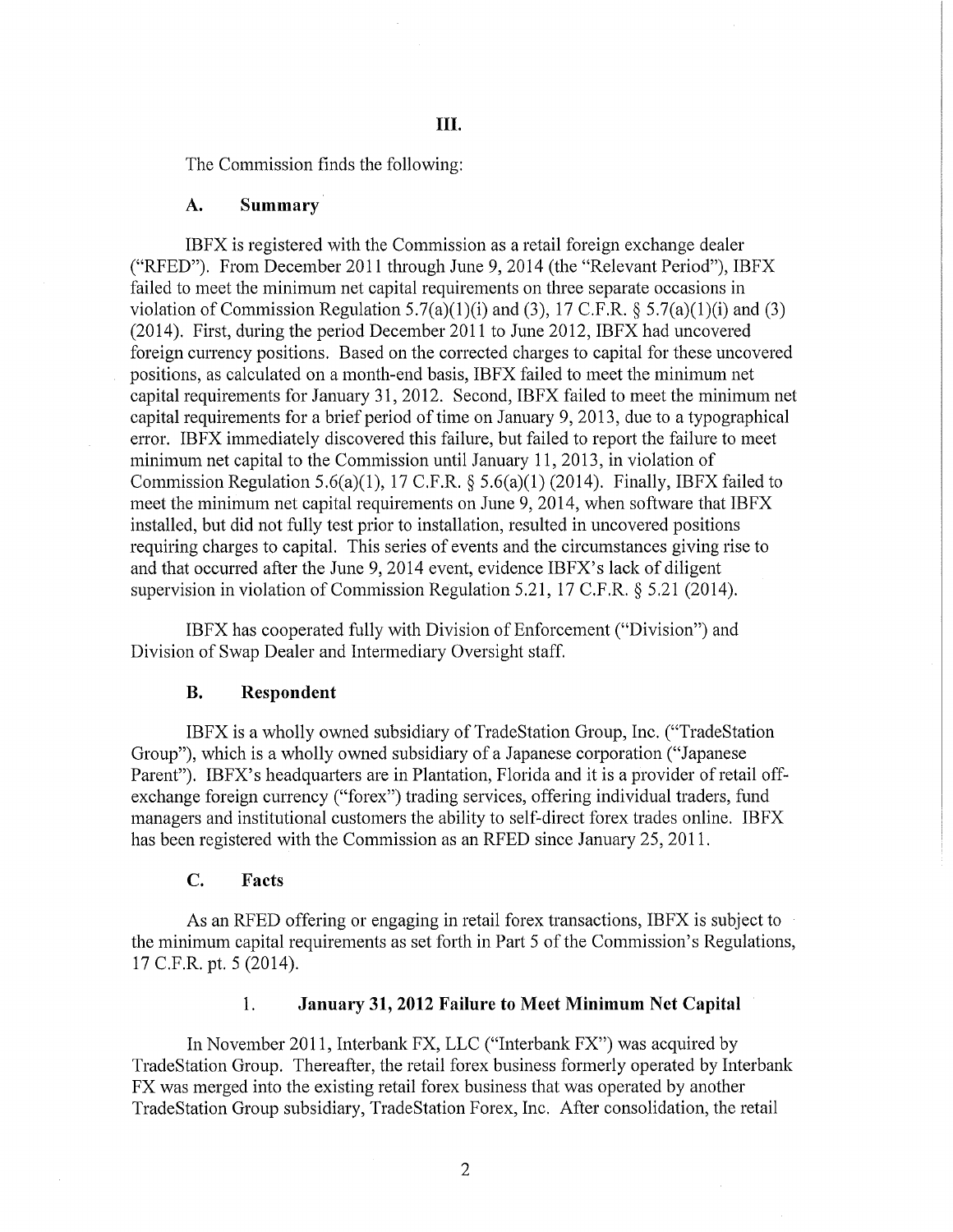forex company was renamed IBFX. As part of the merger, IBFX acquired a forex business operated using the MetaTrader 4 platform ("MT4"). As IBFX was implementing new risk management processes following its acquisition of Interbank FX, IBFX discovered numerous uncovered foreign currency positions carried over from Interbank FX for the period December 2011 through June 2012. IBFX immediately covered the uncovered positions, contacted the Commission and soon thereafter adopted new risk management procedures designed to reduce the likelihood of a recurrence.

Discovery of the uncovered positions caused IBFX to reduce its adjusted net capital per Commission Regulation  $5.7(b)(2)(v)(A)$ , 17 C.F.R. §5.7(b)(2)(v)(A) (2014), for each uncovered position. *See also* 17 C.F.R. §1.17(c)(5)(ii) (2014). Based on IBFX's revised month-end computations of its adjusted net capital during the period December 2011 through June 2012, IBFX failed to meet the minimum net capital requirements at one month-end, January 31, 2012. On January 31, 2012, IBFX took a capital deduction of\$1,134,118, which resulted in IBFX's adjusted net capital falling \$628,772 below the required amount.

# 2. **January 9, 2013 Failure to Meet Minimum Net Capital and Untimely Report of Deficiency**

Following the close of the January 9, 2013 trading session, an IBFX employee attempted to correct IBFX's exposure in the Eurodollar position caused by a retail customer trade error. The IBFX employee mistakenly made a "fat finger" error by taking a position in the Singapore Dollar (i.e., wrong currency) for the wrong amount. IBFX discovered and then covered the position within forty-four (44) minutes, but IBFX faced significant exposure during those forty-four (44) minutes. Once discovered, the erroneous position was covered with no losses in client accounts.

IBFX made the necessary corrections to its adjusted net capital as a result of the uncovered position, *see* 17 C.F.R. § 5.7(b)(2)(v)(A) (2014), 17 C.F.R. § 1.17(c)(5)(ii) (2014), and as a result failed to meet the minimum net capital requirements during that forty-four (44) minute period with a deficit of  $$7,854,474$ . *See* 17 C.F.R. § 5.7(a)(3) (2014) (requiring that each registrant is in compliance with the minimum net capital requirements "at all times").

Commission Regulation 5.6(a)(1), 17 C.F.R. § 5.6(a)(1) (2014), requires RFEDs to give the Commission notice when its adjusted net capital is lower than that required by Commission Regulation 5.7. The regulation further requires that "[t]he notice must be given immediately after the applicant or registrant knows or should know that its adjusted net capital is less than that required by any of the aforesaid rules to which the applicant or registrant is subject..." 17 C.F.R.  $\S 5.6(a)(1)$  (2014).

On January 11, 2013, IBFX reported the failure to meet the minimum net capital requirement deficiency that arose after the market closed on January 9, 2013 via the Commission's electronic Windjammer system, but IBFX's initial notice used an incorrect amount for determining its minimum net capital requirements. IBFX ultimately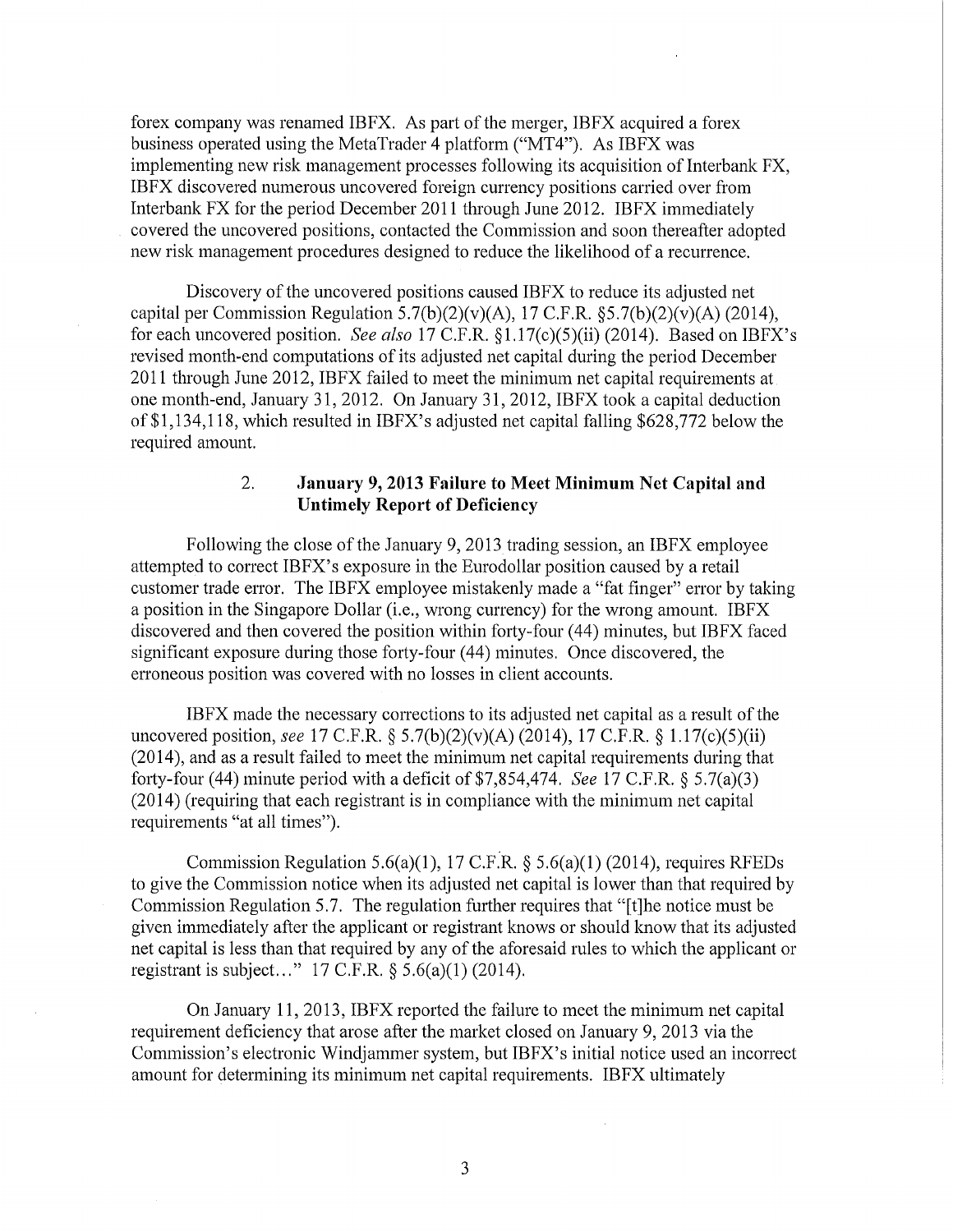submitted a corrected notice three days later on Monday, January  $14$ ,  $2013$  – five days after the initial violation.

# 3. **June 9, 2014 Failure to Meet Minimum** Net **Capital and Lack of Supervision**

On or about June 6, 2014, IBFX rolled out new software for an IBFX server known as the "IS04 Server" that was intended to improve the connection between the MT4 trading platform and IBFX's risk systems. This software and related plug-ins are referred to by IBFX as the "Bridge." This particular version of the Bridge had been tested by IBFX in an environment that mimicked many, but not all of IBFX's servers. Specifically, IBFX's IS04 server contains a special plug-in used for contract for differences trading on behalf of one non-U.S. customer; that plug-in does not exist on other IBFX servers. IBFX failed to test the June 6, 2014 Bridge software in an environment that replicated the unique needs of the IS04 server.

At approximately 5:00 p.m. ET on June 8, 2014, the trading session for the IS04 server opened.

At approximately 3:45a.m. ET on June 9, 2014, the Japanese Parent's risk management staff in Tokyo (the "Tokyo risk group") noticed a high frequency of forex trades with the same notional size and currency. Staff from the Tokyo risk group contacted IBFX operations staff, who began conducting tests to identify the problem. It appeared that the newly installed Bridge was continually replicating a customer trade on the IS04 server resulting in increasing numbers of new uncovered positions for IBFX. At approximately 5:00a.m. ET, IBFX staff made a decision to shut down the Bridge and return it to its prior version. The prior version of the Bridge and MT4 software were brought back online at approximately 6:00 a.m. ET and the duplicating behavior ceased.

IBFX then began the process of quantifying and covering its exposure. IBFX lacked the ability to determine exposure of the type created by the software error ("nonwarehouse exposure") on a real time basis. Without the capability to generate automated reports, IBFX staff gathered data from its MT4 trading system and risk management system and completed a manual comparison. Based on their review and analysis, IBFX entered covering trades into its non-warehouse system, which were manually executed by Tokyo risk management staff.

IBFX promptly reported its minimum net capital position at approximately 1:35 p.m. ET on June 9. Initial estimates indicated that IBFX had a minimum net capital deficit of approximately \$19 million.

During the afternoon of June 9, 2014, IBFX staff began calculating the profits and losses for the day. During this analysis, IBFX staff developed concerns that the covering trades from the morning did not appear to have reduced IBFX's exposure created by the Bridge issue and instead had doubled IBFX's exposure. IBFX learned that its covering trades from the morning of June 9, 2014, had been placed in the wrong direction (i.e., short positions were treated as long positions and vice versa). Shortly thereafter, IBFX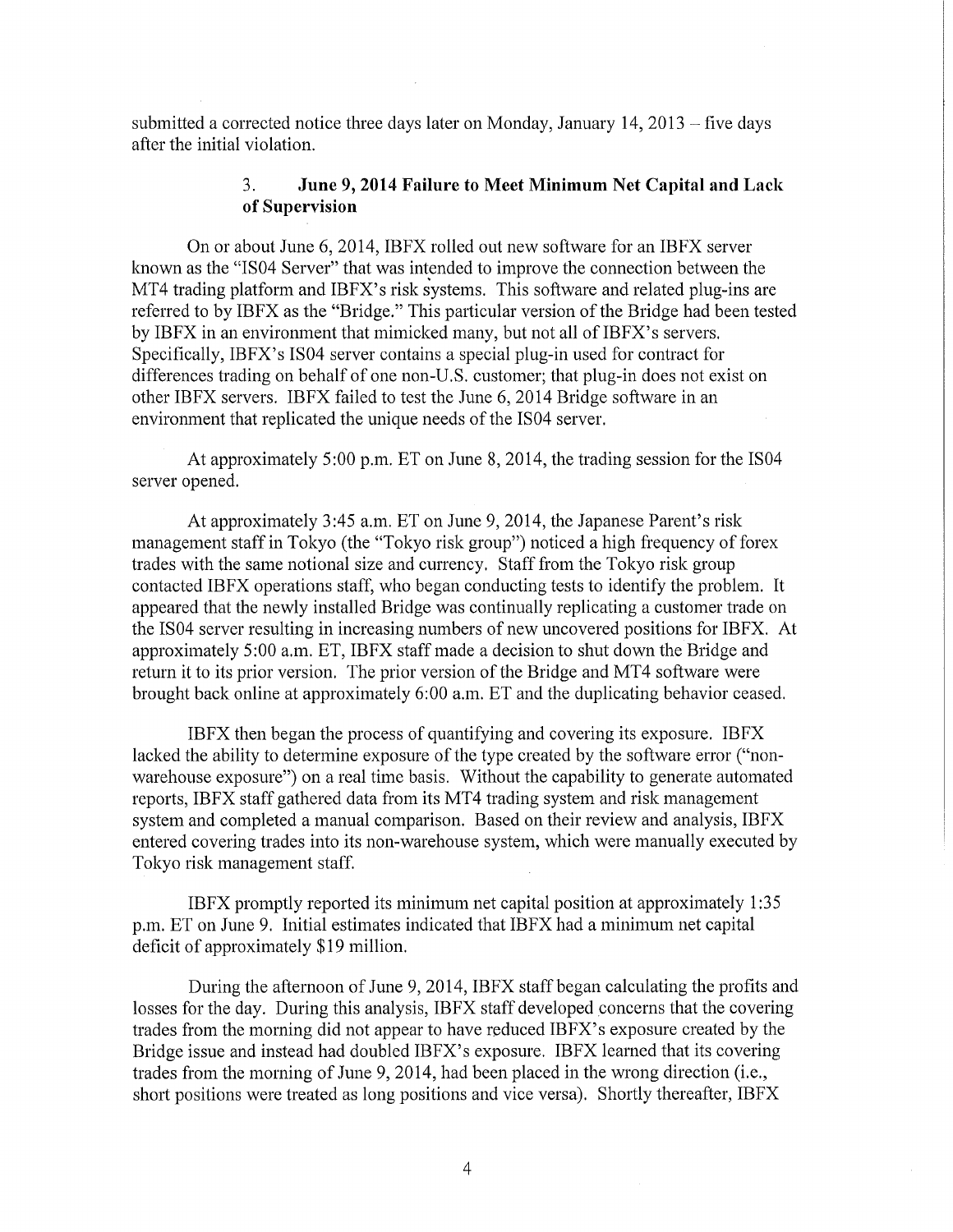entered a second set of covering trades to reduce the exposure from the original Bridge issue and the additional exposure created by the first set of covering trades that were placed in the wrong direction. These covering trades were also placed in the nonwarehouse system but were transacted using an automated system given the late hour in the day.

At the height of its exposure on June 9, 2014, IBFX had uncovered positions requiring deductions to adjusted net capital that resulted in a minimum net capital deficit of \$42,343,483.97. All of the uncovered positions were entered into on behalf of IBFX and not customer accounts. After covering the positions, IBFX remedied the deficit.

IBFX timely notified the National Futures Association ("NF A") and Commission staff of the incident and minimum net capital deficit telephonically and in writing on June 9, 2014.

# **IV. LEGAL DISCUSSION**

The minimum capital requirements imposed by the Commission were adopted in order to further the Commission's mission of ensuring market integrity and protecting customer funds in an ever-changing derivatives marketplace. *See* Minimum Financial Requirements, 43 Fed. Reg. 39,956, 39,957 (Sept. 8, 1978) (describing the need for enhanced minimum financial requirements); *see also In re Premex, Inc.,* CFTC Docket No. 79-44, 1988 WL 232224, at \*6 (Feb. 17, 1988) ("[T]he minimum capital requirements are of central importance because they are the primary financial protection for public customers who must entrust their funds to commodity professionals in order to participate in the markets regulated by the Commission. If customers cannot commit their funds to the market with confidence, the liquidity of the market will be irreparably harmed.").

Off-exchange forex transactions between an RFED and its customers entail risks not present in a futures transaction executed on a designated contract market and cleared through a registered derivatives clearing organization because the RFED acts as the counterparty to the customer. Regulation of Off-Exchange Retail Foreign Exchange Transactions and Intermediaries, 75 Fed. Reg. 3282, 3285 (proposed Jan. 20, 2010). These risks coupled with Congressional concerns about the possibility of undercapitalized "shell" RFEDs "from whom it may be impossible to recover funds in the event of customer claims," led to even higher capital requirements for RFEDs than those already in place for futures commission merchants ("FCM(s)"). *!d.* at 3289; *see also* 7 U.S.C. § 2(c)(2)(B)(i)(II)(ft) and 2(c)(2)(B)(ii) (2012); 17 C.P.R. § 5.7 (2014).

Commission Regulation  $5.7(a)(1)(i)$  requires each RFED offering or engaging in retail forex transactions to maintain adjusted net capital equal to the greatest of: twenty million dollars (\$20,000,000); twenty million dollars (\$20,000,000) plus five percent of the RFED's total retail forex obligation in excess of  $$10,000,000$ ; any amount required by Commission Regulation 1.17, 17 C.P.R. § 1.17 (2014); or the amount of adjusted net capital required by a registered futures association of which the RFED is a member. 17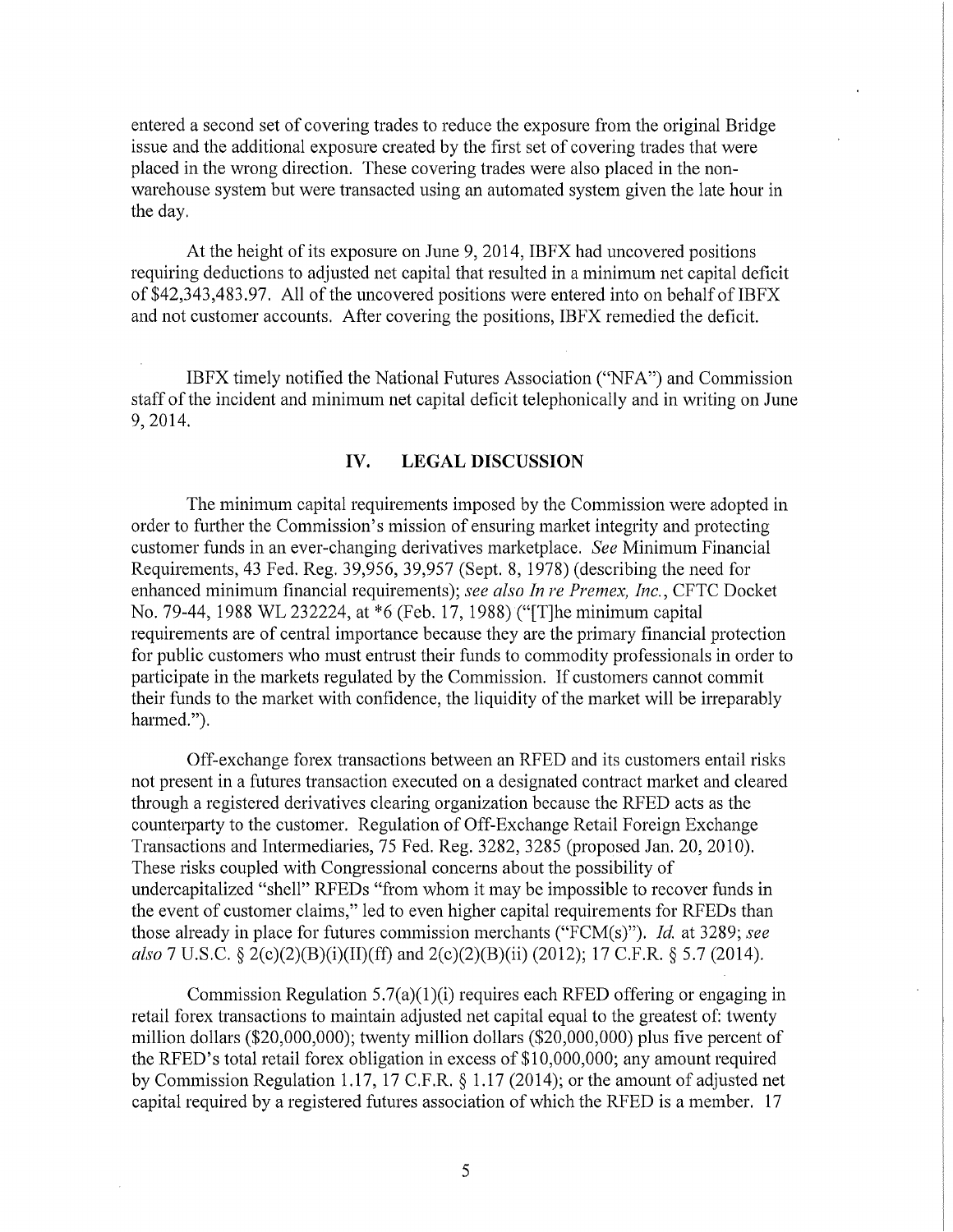C.F.R. § 5.7(a)(1)(i) (2014). Commission Regulation 5.7(a)(3) requires that each RFED meet the minimum net capital requirements "at all times." 17 C.F.R. § 5.7(a)(3) (2014).

RFEDs, like FCMs, are also required to diligently supervise their partners, officers, employees and agents relating to their business as a Commission registrant. 17 C.F.R. §5.21 (2014).

### A. January 31,2012 Failure to Meet Minimum Net Capital

On January 31, 2012, IBFX's required minimum net capital was computed as \$20,000,000 plus five percent of the RFED's total retail forex obligation in excess of \$10,000,000 pursuant to Regulation 5.7(a)(1)(i)(B), 17 C.F.R. § 5.7(a)(1)(i)(B) (2014). Adjusted net capital is computed using the guidance set forth for futures commission merchants in Regulation 1.17, 17 C.F.R. § 1.17 (2014), with certain additions specific to retail forex transactions. *See* 17 C.F.R. § 5.7(b)(2) (2014).

Specifically, RFEDs are required to take a capital deduction for uncovered positions. *See* 17 C.F.R. § 1.17(j) (2014) (defining "covered" positions). The amount of the reduction is dependent on the type of uncovered position. For example, RFEDs must take a capital deduction equal to six percent of any uncovered net positions in Euros, British pounds, Canadian dollars, Japanese yen or Swiss francs and a reduction of twenty percent for all uncovered positions in other foreign currencies. 17 C.F .R.  $§ 5.7(b)(2)(v)(A) (2014).$ 

As described in Part III *supra,* IBFX identified numerous previously unidentified uncovered forex positions for the period December 2011 through June 2012 and made the necessary adjustments to its capital computations. For the month ending January 31, 2012, IBFX took a capital deduction of \$1,134,118. As a result of this deduction, IBFX failed to meet the minimum net capital requirements on January 31, 2012, by \$628,772 in violation of Commission Regulation 5.7. 17 C.F.R. § 5.7 (2014).

## B. January 9, 2013 Failure to Meet Minimum Net Capital

IBFX was subject to enhanced supervisory procedures during the Relevant Period. *See* NFA, Compliance Rule 2-9(b) (2007) (imposing additional supervision requirements on registrants that meet certain criteria). As part of the enhanced supervisory requirements, IBFX was required to use the Commission's "early warning level" as its minimum net capital requirement. *See* NFA, Interpretive Notice 9021: NFA Compliance Rule 2-9, at II.B (2011) ("Any Forex Dealer Member ("FDM") or [Futures Commission Merchant ("FCM")] meeting the criteria is required to maintain adjusted net capital of at least the early warning requirement under CFTC rules."); *see also* 17 C.F.R. § 5.6(b) (2014). On January 9, 2013, IBFX's minimum net capital requirements were calculated as one hundred ten percent of twenty million dollars ( $$20,000,000$ ), plus five percent of its total retail forex obligation in excess of  $$10,000,000$ . 17 C.F.R.  $§ 5.6(b)(2)$ (2014).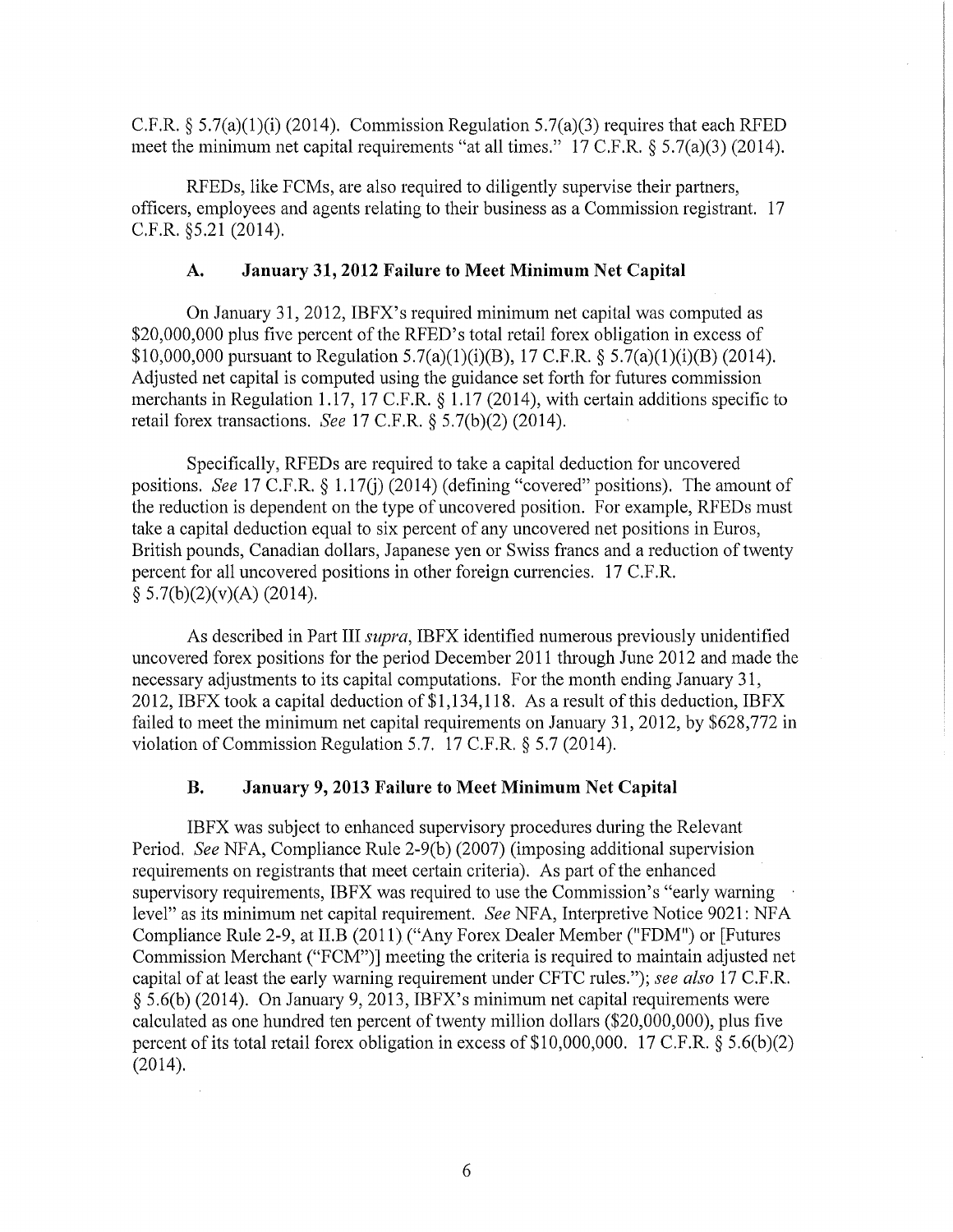On January 9, 2013, IBFX staff committed a "fat finger" error resulting in a large uncovered foreign currency position, which was discovered and covered within forty-four  $(44)$  minutes. As a result of the uncovered position, IBFX was required to take a capital deduction. *See* 17 C.F.R. § 5.7(b)(2)(v)(A) (2014), 17 C.F.R. § 1.17(c)(5)(ii) (2014). IBFX's adjusted minimum net capital fell below its net capital requirement by \$7,854,474. IBFX's failure to meet the minimum net capital requirements violated Commission Regulation 5.7(a)(1)(i) and (3), 17 C.F.R.  $\S$  5.7(a)(1)(i) and (3) (2014).

# **C. Failure to Timely Report the January 9, 2013 Deficiency**

Commission Regulation 5.6(a)(1), 17 C.F.R.  $\S$  5.6(a)(1) (2014), requires RFEDs to give the Commission notice when its adjusted net capital is lower than that required by Commission Regulation 5.7. The regulation further requires that "[t]he notice must be given *immediately* after the applicant or registrant knows or should know that its adjusted net capital is less than that required by any of the aforesaid rules to which the applicant or registrant is subject..."  $17 \text{ C.F.R.}$  §  $5.6(a)(1)(2014)$  (emphasis added).

Although IBFX discovered the "fat finger" error on January 9, 2013 and the resulting failure to meet the minimum net capital requirement, it did not notify the Commission until January 11, 2013  $-$  two days following discovery. After consultation with Commission staff, IBFX submitted a corrected notice of its failure to meet the minimum net capital requirements using the early warning level on January 14, 2013 – five days after the event occurred.

IBFX failed to comply with Commission Regulation 5.6(a)(l), 17 C.F.R. § 5.6(a)(l) (2014), because it failed to give timely notice to the Commission. IBFX's notice two days after discovery of the deficit did not comply with the immediacy required by Commission Regulation  $5.6(a)(1)$ , which is intended to protect customers and market participants. *See* Regulation of Off-Exchange Retail Foreign Exchange Transactions and Intermediaries, 75 Fed. Reg. 3282, 3285 (proposed Jan. 20, 2010) (indicating that the proposed RFED rules were drafted to mimic the rules regulating on-exchange instruments and regulated entities such as FCM's with important modifications unique to RFEDs); Maintenance of Minimum Financial Requirements by Futures Commission Merchants and Introducing Brokers, 63 Fed. Reg. 45,711 (Aug. 27, 1988) (codified at 17 C.F.R. § 1.12) (amending notice requirements for FCMs who fail to meet the minimum adjusted net capital requirements from notice within 24 hours to *immediate* notice in order to "afford the CFTC and industry self-regulatory organizations (SROs) sufficient advance notice of a firm's financial or operational problems to take any protective or remedial action that may be needed to assure the safety of customer funds and the integrity of the marketplace") (emphasis added).

# **D. June 9, 2014 Failure to Meet Minimum Net Capital**

As discussed *supra,* RFED's are required to take a capital deduction for uncovered positions. *See* 17 C.F.R. § 1.17(j) (2014). On June 9, 2014, a problem with the newly installed Bridge resulted in substantial uncovered positions for IBFX. After taking appropriate capital deductions based on these uncovered positions and in light of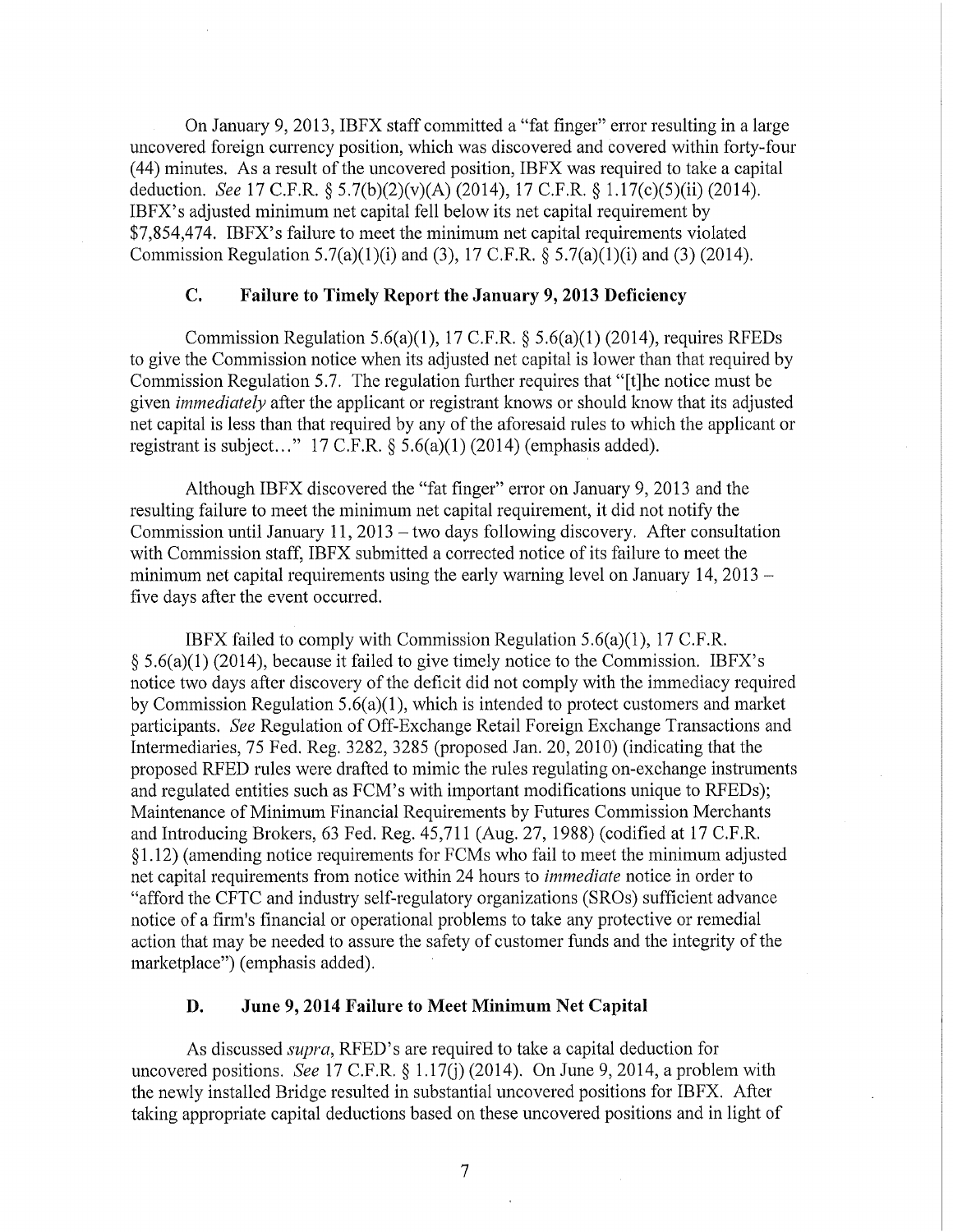IBPX's heightened capital requirements, IBPX had a minimum net capital deficit of \$42,343,483.97. IBPX's failure to meet the minimum net capital requirements violated Commission Regulation 5.7(a)(1)(i), 17 C.P.R. § 5.7(a)(1)(i) (2014).

# **E. Failure to Supervise**

Commission Regulation 5.21, 17 C.P.R. § 5.21 (2014), was modeled after Commission Regulation 166.3, 17 C.P.R.§ 166.3 (2013). Commission Regulation 5.21 applies only to RFEDs, whereas Commission Regulation 166.3 applies to *all*  Commission registrants. Commission Regulation 166.3 and thus Commission Regulation 5.21, require that every Commission registrant (except associated persons who have no supervisory duties) diligently supervise the handling by its partners, employees and agents of all activities relating to its business as a registrant. Registrants have an affirmative duty to supervise their employees and agents diligently by establishing, implementing, and executing an adequate supervisory structure and compliance programs. In order to prove a failure to supervise, the Commission must demonstrate that either: (1) the registrant's supervisory system was generally inadequate; or (2) the registrant failed to perform its supervisory duties diligently. *In re Murlas Commodities,*  [1994-1996 Transfer Binder] Comm. Fut. L Rep. (CCH) ¶ 26,485 at 43,161 (CFTC Sept. 1, 1995); *In re Paragon Futures Assoc.,* [1990-1992 Transfer Binder] Comm. Put. L. Rep. (CCH) ~ 25,266 at 38,850 (CPTC Apr. 1, 1992); *Bunch v. First Commodity Corp. of Boston,* [1990-1992 Transfer Binder] Comm. Fut. L. Rep. (CCH) ¶ 25,352 at 39,168-69 (CPTC Aug. 5, 1992).

As evidenced in connection with the June 9, 2014 net capital deficit, IBPX lacked adequate policies, procedures, and/or controls relating to the development and implementation of software affecting its business as a Commission registrant, specifically related to the development and implementation of the Bridge. IBFX also lacked adequate policies and procedures related to its analysis of non-warehouse exposure resulting in the doubling of its exposure and net capital deficit on June 9, 2014. Evidence of violations that "should be detected by a diligent system of supervision, either because of the nature of the violations or because the violations have occurred repeatedly" is probative of a failure to supervise. *Paragon Futures*, 125,266 at 38,850. IBFX implemented a system that it failed to test completely and did not have a system to detect trades generated by the system in error in a timely manner. In addition, IBPX was unable to accurately assess and reverse the errors, leaving IBPX undercapitalized. IBPX lacked an adequate supervisory system and failed to perform supervisory duties in a diligent manner, leading to the undercapitalization of almost two hundred (200%) percent of its required capitalization. Therefore, IBPX failed to supervise its employees and agents diligently by establishing, implementing, and executing an adequate supervisory structure and compliance programs in violation of Commission Regulation 5.21. 17 C.P.R.§ 5.21 (2014).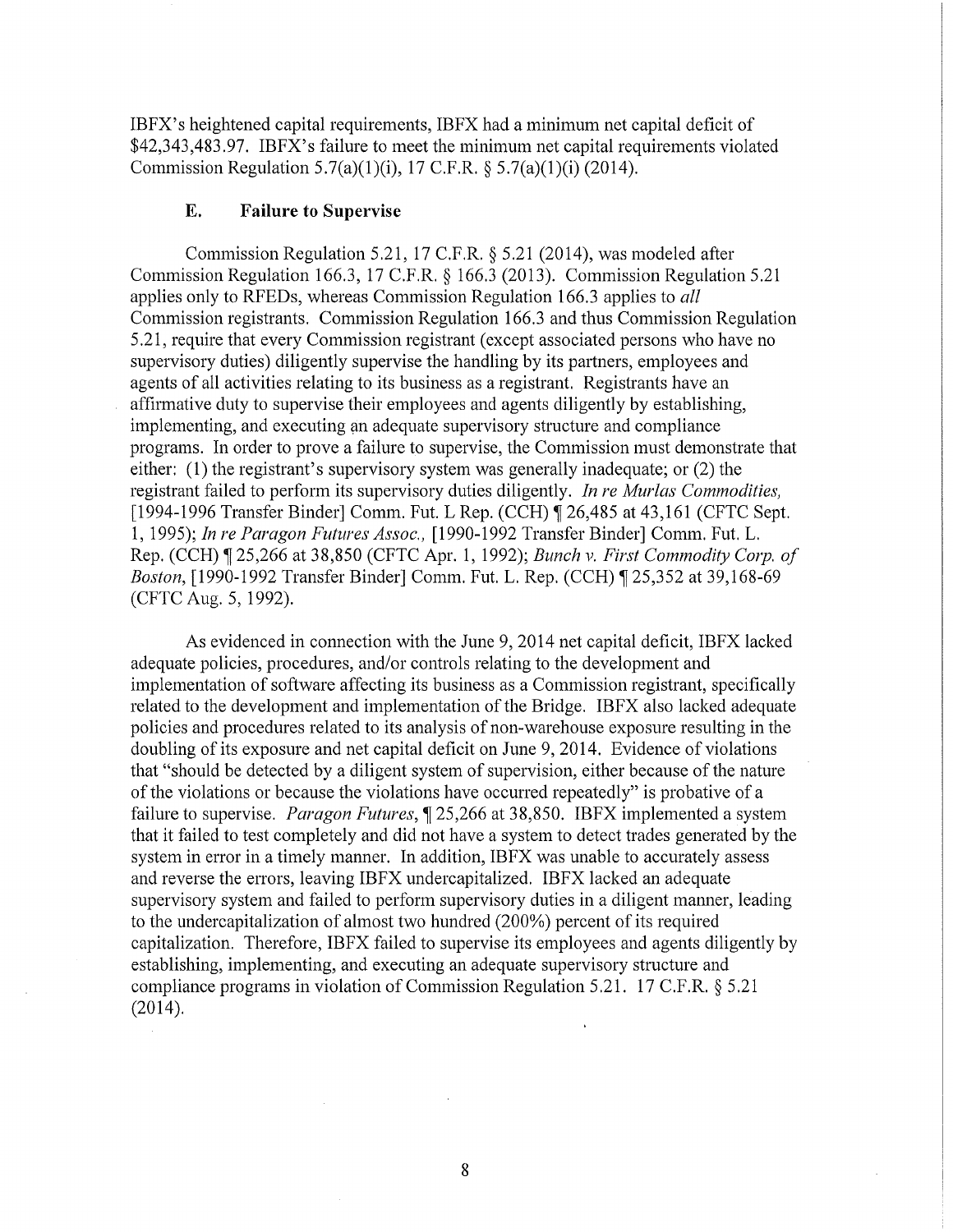### **V. OFFER OF SETTLEMENT**

IBFX has submitted the Offer in which it, without admitting or denying the findings and conclusions herein:

A. Acknowledges receipt of service of this Order;

B. Admits the jurisdiction of the Commission with respect to all matters set forth in this Order and for any action or proceeding brought or authorized by the Commission based on violation of or enforcement of this Order;

C. Waives:

**1.** the filing and service of a complaint and notice of hearing;

2. a hearing;

3. all post-hearing procedures;

4. judicial review by any court;

5. any and all objections to the participation by any member of the Commission's staff in the Commission's consideration of the Offer;

6. any and all claims that it may possess under the Equal Access to Justice Act, 5 U.S.C. §504 (2012) and 28 U.S.C. § 2412 (2012), and/or the rules promulgated by the Commission in conformity therewith, Part 148 of the Commission's Regulations, 17 C.P.R.§§ 148.1-30 (2014), relating to, or arising from, this proceeding;

7. any and all claims that it may possess under the Small Business Regulatory Enforcement Fairness Act of 1996, Pub. L. No. 104-121, §§ 201-253, 110 Stat. 847, 857-868 (1996), as amended by Pub. L. No. 110- 28, § 8302, 121 Stat. 112, 204-205 (2007), relating to, or arising from, this proceeding; and

8. any claims of Double Jeopardy based on the institution of this proceeding or the entry in this proceeding of any order imposing a civil monetary penalty or any other relief;

D. Stipulates that the record basis on which this Order is entered shall consist solely of the findings contained in this Order to which IBFX has consented in the Offer;

E. Consents, solely on the basis of the Offer, to the Commission's entry of this Order that:

1. makes findings by the Commission that IBFX violated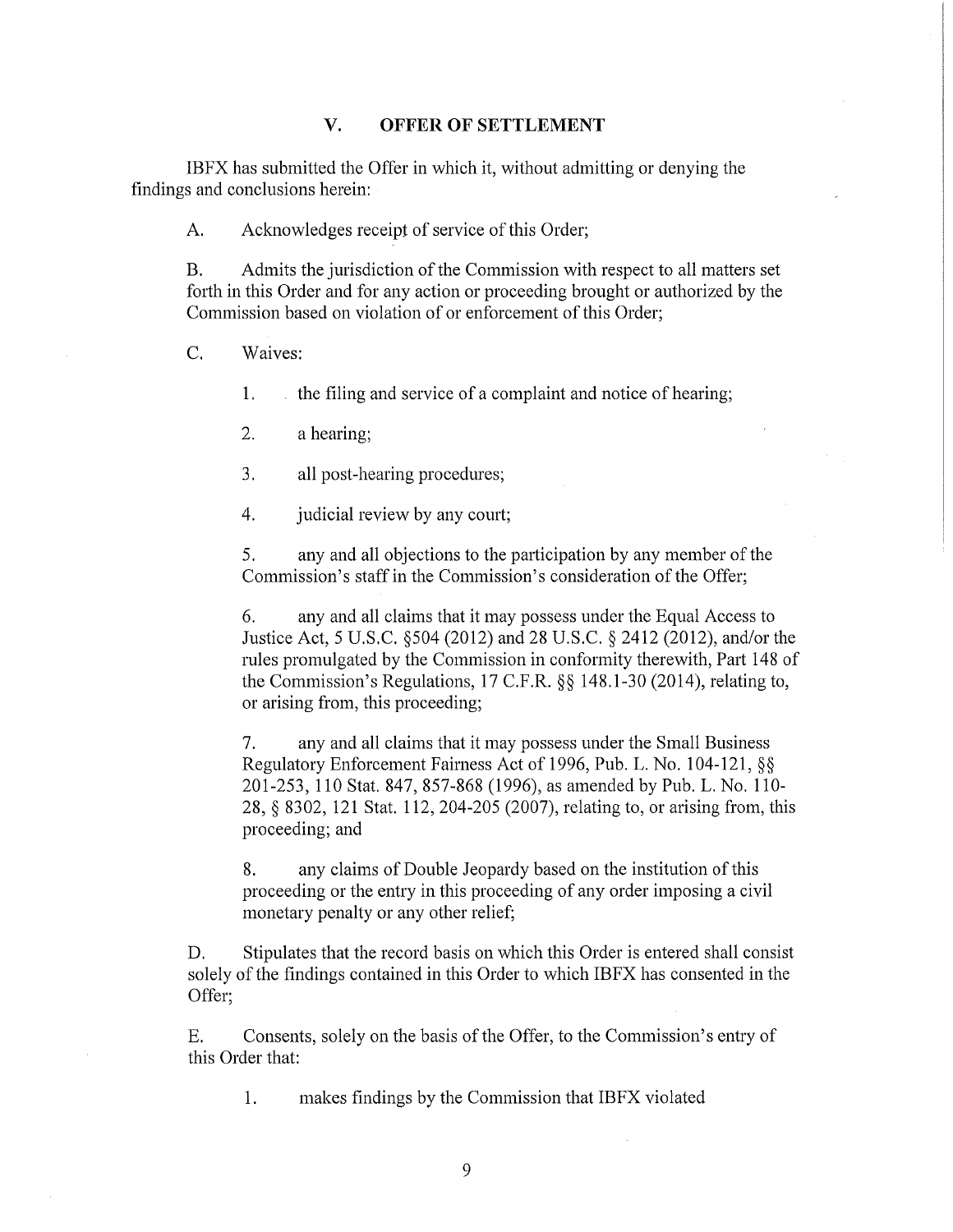Commission Regulation 5.7(a)(1)(i) and (3), 17 C.F.R.  $\S$  5.7(a)(1)(i) and (3) (2014), on three separate instances when it failed to meet the minimum net capital requirements;

2. makes findings by the Commission that IBFX violated Commission Regulation  $5.6(a)(1)$ , 17 C.F.R. §  $5.6(a)(1)$  (2014), when it failed to give timely notice of the January 9, 2013 net capital deficiency;

3. make findings by the Commission that IBFX violated Commission Regulation 5.21, 17 C.F.R. § 5.21 (2014), when it failed to supervise its employees and agents diligently by establishing, implementing, and executing an adequate supervisory structure and compliance programs;

4. orders IBFX to cease and desist from violating Commission Regulations  $5.7(a)(1)(i)$  and  $3, 5.6(a)(1), 5.21, 17 \text{ C.F.R. }$  §§  $5.7(a)(1)(i)$ and 3 (2014); *id.* at 5.6(a)(1); and *id.* at 5.21;

5. orders IBFX to pay a civil monetary penalty in the amount of six hundred thousand dollars (\$600,000) within ten  $(10)$  days of the date of entry of this Order, plus post-judgment interest; and

6. orders IBFX, and its successors and assigns, to comply with the conditions and undertakings consented to in the Offer and as set forth in Part VII of this Order.

Upon consideration, the Commission has determined to accept the Offer.

# **VI. FINDINGS OF VIOLATIONS**

Based on the foregoing, the Commission finds that, during the Relevant Period, IBFX: (1) failed to meet the minimum net capital requirements on three separate occasions in violation of Commission Regulation 5.7(a)(1)(i) and (3), 17 C.F.R. §  $5.7(a)(1)(i)$  and (3) (2014); (2) failed to give timely notice to the Commission of its January 9, 2013 minimum net capital deficiency in violation of Commission Regulation 5.6(a)(1), 17 C.F.R. § 5.6(a)(1) (2014); and (3) failed to supervise its employees and agents diligently by establishing, implementing, and executing an adequate supervisory structure and compliance programs in violation of Commission Regulation 5.21, 17 C.F.R. § 5.21 (2014).

# **VII. ORDER**

# **Accordingly, IT IS HEREBY ORDERED THAT:**

A. IBFX shall cease and desist from violating Commission Regulations 5.7(a)(l)(i) and 3, 5.6(a)(l), and 5.21, 17 C.F.R. §§ 5.7(a)(l)(i) and 3 (2014); *id.*  at 5.6(a)(1); *id.* at 5.21;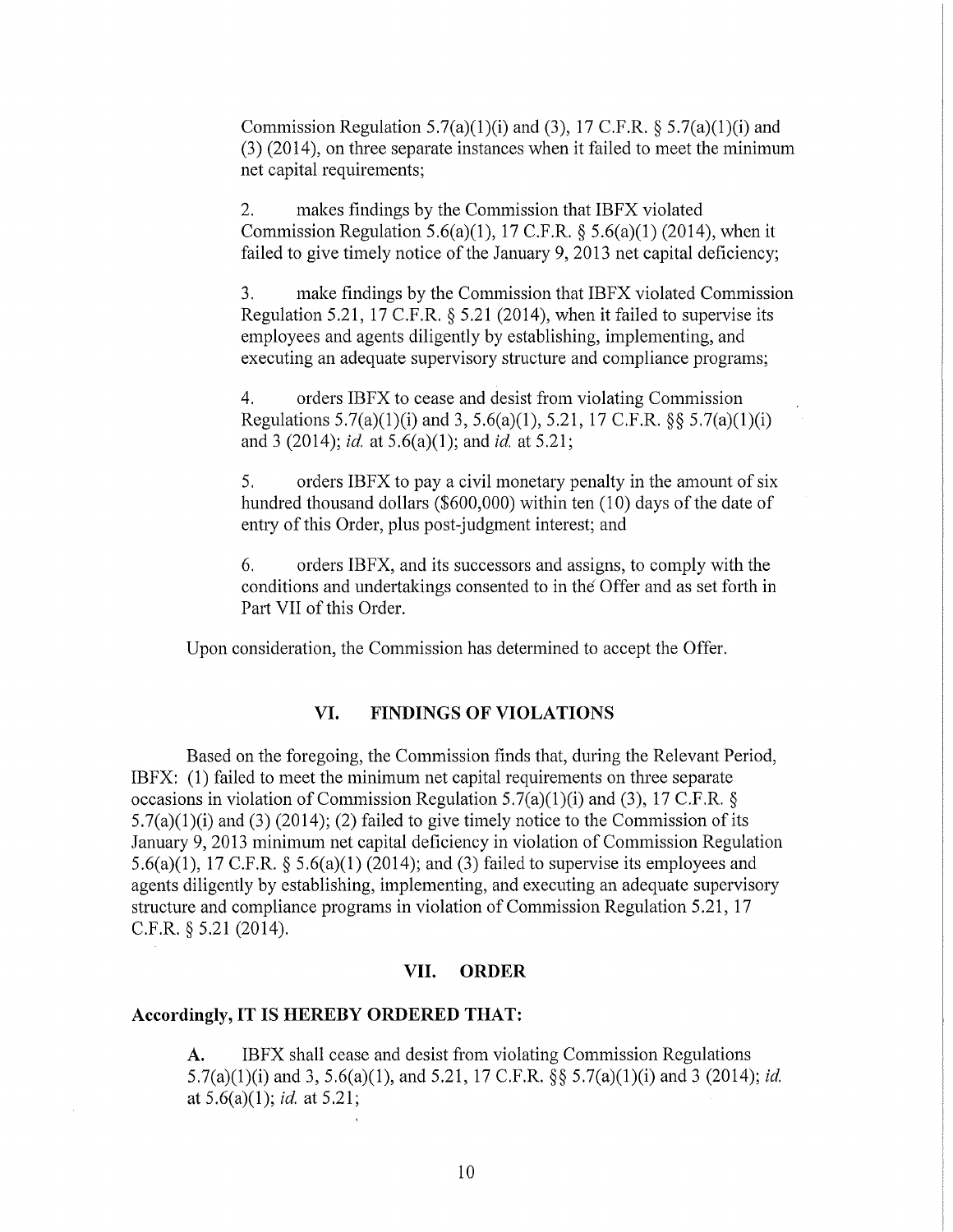B. IBFX shall pay a civil monetary penalty in the amount of six hundred thousand dollars ( $$600,000$ ) within ten (10) business days of the date of the entry of this Order (the "CMP Obligation"). If the CMP Obligation is not paid in full within ten (10) business days of the date of entry of this Order, then postjudgment interest shall accrue on the CMP Obligation beginning on the date of entry of this Order and shall be determined by using the Treasury Bill rate prevailing on the date of entry of this Order pursuant to 28 U.S.C. § 1961 (2012). IBFX shall pay the CMP Obligation by electronic funds transfer, U.S. postal money order, certified check, bank cashier's check, or bank money order. If payment is to be made by other than electronic funds transfer, the payment shall be made payable to the Commodity Futures Trading Commission and sent to the address below:

> Commodity Futures Trading Commission Division of Enforcement Attn: Accounts Receivables - AMZ 340 E-mail Box: 9-AMC-AMZ-AR-CFTC DOT/FAA/MMAC 6500 S. MacAtihur Blvd. Oklahoma City, OK 73169 Telephone: (405) 954-7262

If payment by electronic funds transfer is chosen, IBFX shall contact Nikki Gibson or her successor at the above address to receive payment instructions and shall fully comply with those instructions. IBFX shall accompany payment of the CMP Obligation with a cover letter that identifies IBFX and the name and docket number of this proceeding. IBFX shall simultaneously transmit copies of the cover letter and the form of payment to the Chief Financial Officer, Commodity Futures Trading Commission, Three Lafayette Centre, 1155 21st Street, NW, Washington, D.C. 20581.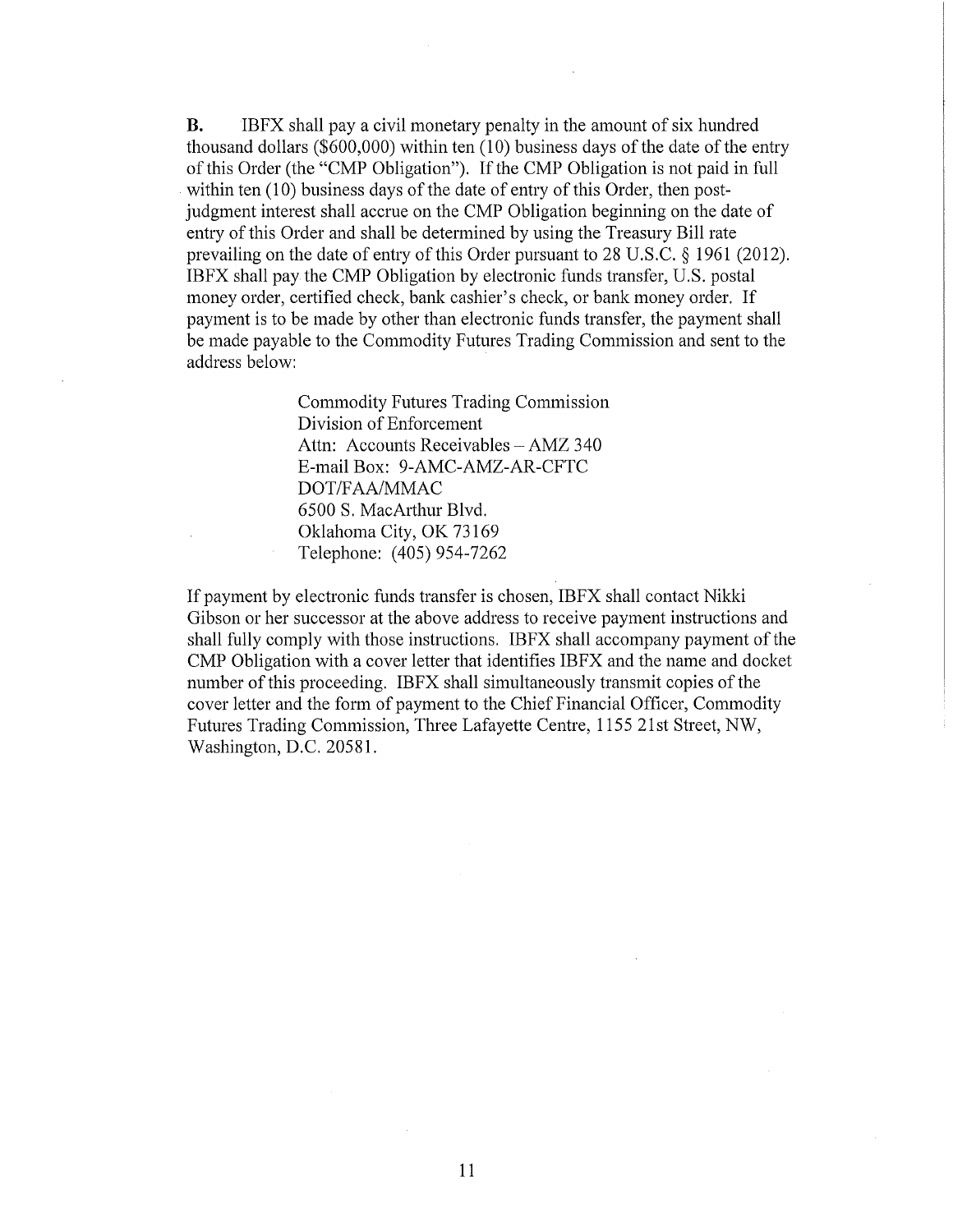**C. Public Statements:** IBFX agrees that neither it nor any of its successors and assigns, agents or employees under its authority or control shall take any action or make any public statement denying, directly or indirectly, any findings or conclusions in this Order or creating, or tending to create, the impression that this Order is without a factual basis; provided, however, that nothing in this provision shall affect IBFX's: (i) testimonial obligations; or (ii) right to take legal positions in other proceedings to which the Commission is not a party. IBFX and its successors and assigns shall undertake all steps necessary to ensure that all of its agents and/or employees under its authority or control understand and comply with this agreement.

**D. Undertakings:** IBFX and its successors and assigns shall comply with the following conditions and undertakings set forth in the Offer:

1. Forex Exposure Monitoring- On or before March 31, 2015, IBFX shall develop an automated forex exposure monitoring system that will enable the comprehensive real-time monitoring of its actual forex exposure, including but not limited to warehouse exposure, nonwarehouse exposure, and exposure created from out-trades or erroneous system generated trading. This system should enable management to fully understand its forex exposures by currency including limit breaches and effects on net capital.

2. Supervisory Procedures- Within ninety (90) days of entry of this Order, IBFX shall adopt and implement risk management procedures regarding twenty-four (24) hour forex exposure monitoring. These procedures should clearly identify the monitoring process including defined limits, responsibilities and authorities, systems and reports used, effect on capital, conditions requiring escalation, and escalation procedures with clear lines of responsibility. IBFX shall conduct and document training of all management and staff involved in this function at least annually.

3. Information Technology Development Procedures – IBFX shall, within sixty (60) days of entry of this Order, retain a nationally recognized independent third-party consultant (the "Consultant").

> a) The Consultant shall, at a minimum, review and evaluate IBFX's information technology development and implementation policies and procedures relating to its business as an RFED, including but not limited to the deployment of new software and code.

b) The Consultant shall prepare and issue to the Board of Directors of IBFX a written report ("Report") which shall: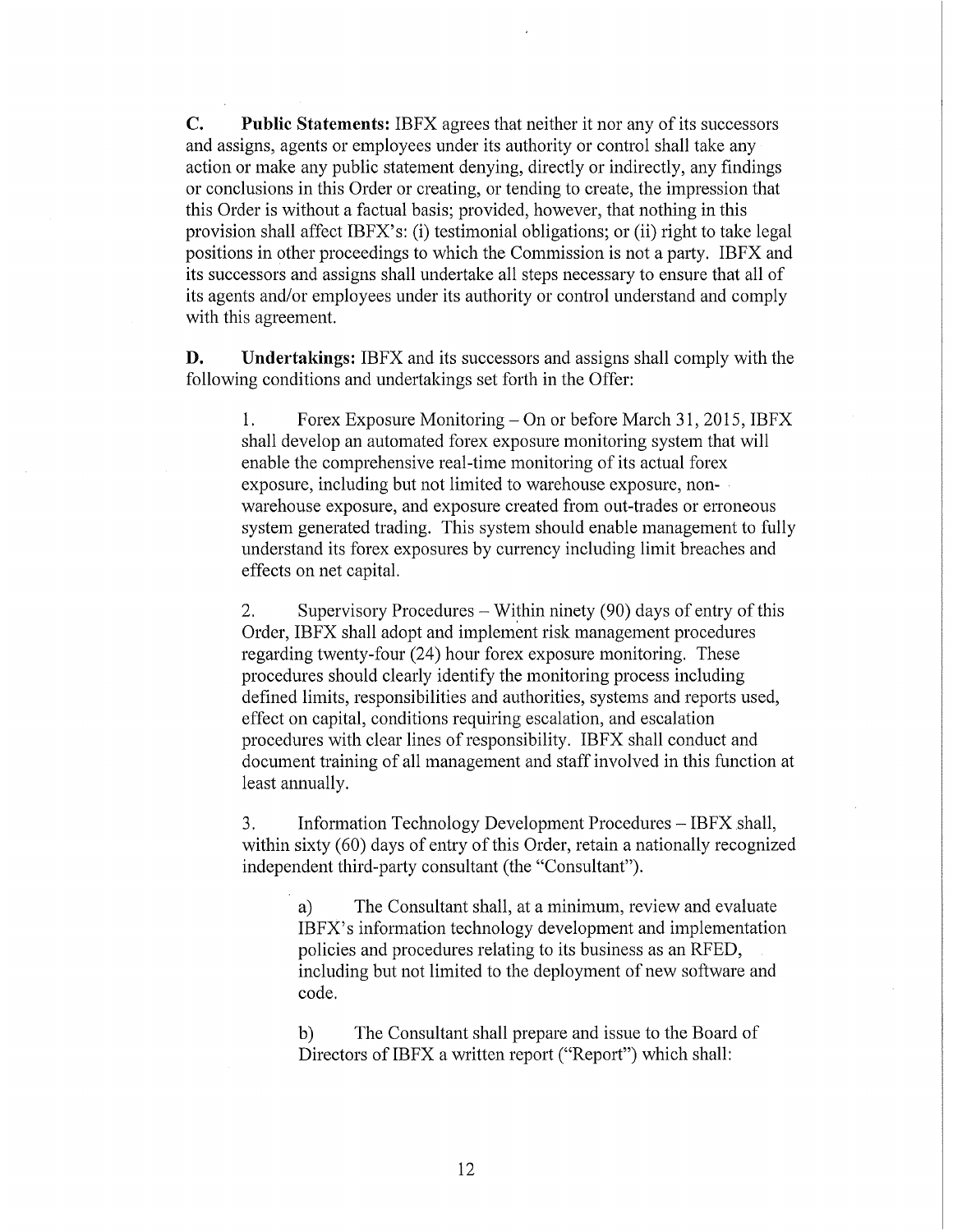(1) Describe the scope and methodologies used by the Consultant in order to complete the review;

(2) Describe IBFX's compliance with the review;

(3) Describe any findings with regard to the adequacy of IBFX' s existing information technology development and implementation policies and procedures and IBFX's response to such findings; and

( 4) Make recommendations, if any, with regard to matters assessed, setting forth why such recommendations are reasonably designed to improve IBFX's information technology development and implementation policies and procedures.

c) IBFX shall advise the Division, in writing, of any recommendations made by the Consultant that IBFX considers unduly burdensome, unachievable, impractical, or unreasonably costly and describe, in writing, an alternative policy, procedure, or system designed to achieve the same objective or purpose or provide an explanation as to the reason for disagreement.

**E. Partial Satisfaction:** IBFX understands and agrees that any acceptance by the Commission of partial payment of IBFX's CMP Obligation shall not be deemed a waiver of its obligation to make further payments pursuant to this Order, and shall not be deemed a waiver of the Commission's right to seek to compel payment of any remaining balance.

**F. Change of Address/Phone:** Until such time as IBFX satisfies in full its CMP Obligation as set forth in this Order, IBFX shall provide written notice to the Commission by certified mail of any change to its telephone number and mailing address within ten  $(10)$  calendar days of the change.

The provisions of this Order shall be effective on this date.